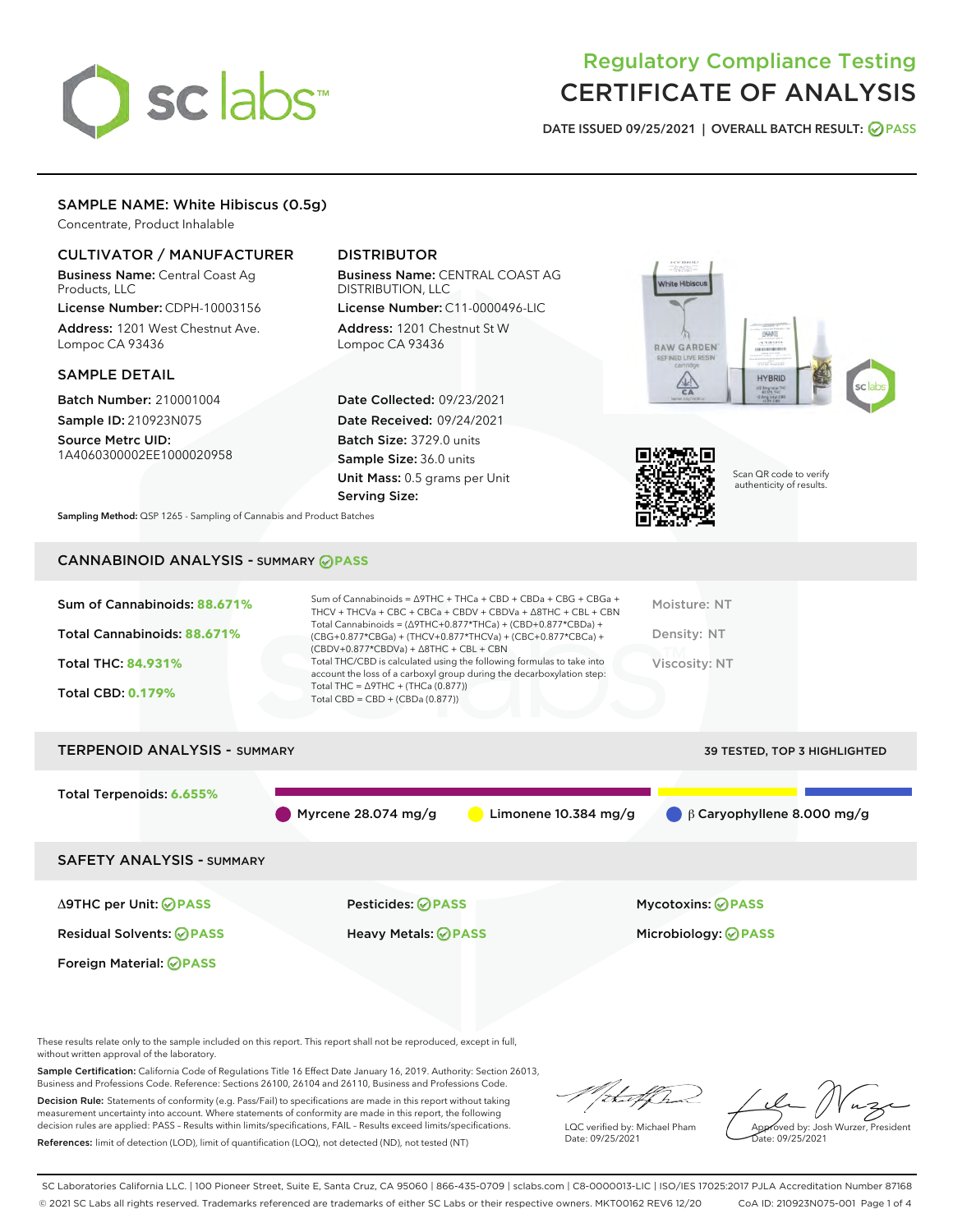



WHITE HIBISCUS (0.5G) | DATE ISSUED 09/25/2021 | OVERALL BATCH RESULT:  $\bigcirc$  PASS

#### CANNABINOID TEST RESULTS - 09/24/2021 2 PASS

Tested by high-performance liquid chromatography with diode-array detection (HPLC-DAD). **Method:** QSP 1157 - Analysis of Cannabinoids by HPLC-DAD

#### TOTAL CANNABINOIDS: **88.671%**

Total Cannabinoids (Total THC) + (Total CBD) + (Total CBG) + (Total THCV) + (Total CBC) + (Total CBDV) + ∆8THC + CBL + CBN

TOTAL THC: **84.931%** Total THC (∆9THC+0.877\*THCa)

TOTAL CBD: **0.179%**

Total CBD (CBD+0.877\*CBDa)

TOTAL CBG: 2.861% Total CBG (CBG+0.877\*CBGa)

TOTAL THCV: 0.43% Total THCV (THCV+0.877\*THCVa)

TOTAL CBC: ND Total CBC (CBC+0.877\*CBCa)

TOTAL CBDV: ND Total CBDV (CBDV+0.877\*CBDVa)

| <b>COMPOUND</b>            | LOD/LOQ<br>(mg/g) | <b>MEASUREMENT</b><br><b>UNCERTAINTY</b><br>(mg/g) | <b>RESULT</b><br>(mg/g) | <b>RESULT</b><br>(%) |
|----------------------------|-------------------|----------------------------------------------------|-------------------------|----------------------|
| <b>A9THC</b>               | 0.06/0.26         | ±29.216                                            | 849.31                  | 84.931               |
| <b>CBG</b>                 | 0.06/0.19         | ±1.127                                             | 28.61                   | 2.861                |
| <b>THCV</b>                | 0.1 / 0.2         | ±0.21                                              | 4.3                     | 0.43                 |
| <b>CBN</b>                 | 0.1/0.3           | ±0.18                                              | 2.7                     | 0.27                 |
| <b>CBD</b>                 | 0.07/0.29         | ±0.083                                             | 1.79                    | 0.179                |
| $\triangle$ 8THC           | 0.1/0.4           | N/A                                                | <b>ND</b>               | <b>ND</b>            |
| <b>THCa</b>                | 0.05/0.14         | N/A                                                | <b>ND</b>               | <b>ND</b>            |
| <b>THCVa</b>               | 0.07/0.20         | N/A                                                | <b>ND</b>               | <b>ND</b>            |
| <b>CBDa</b>                | 0.02/0.19         | N/A                                                | <b>ND</b>               | <b>ND</b>            |
| <b>CBDV</b>                | 0.04 / 0.15       | N/A                                                | <b>ND</b>               | <b>ND</b>            |
| <b>CBDVa</b>               | 0.03/0.53         | N/A                                                | <b>ND</b>               | <b>ND</b>            |
| <b>CBGa</b>                | 0.1 / 0.2         | N/A                                                | <b>ND</b>               | <b>ND</b>            |
| <b>CBL</b>                 | 0.06 / 0.24       | N/A                                                | <b>ND</b>               | <b>ND</b>            |
| <b>CBC</b>                 | 0.2 / 0.5         | N/A                                                | <b>ND</b>               | <b>ND</b>            |
| <b>CBCa</b>                | 0.07 / 0.28       | N/A                                                | <b>ND</b>               | <b>ND</b>            |
| <b>SUM OF CANNABINOIDS</b> |                   |                                                    | 886.71 mg/g             | 88.671%              |

#### **UNIT MASS: 0.5 grams per Unit**

| ∆9THC per Unit                        | 1120 per-package limit     | 424.66 mg/unit<br><b>PASS</b> |
|---------------------------------------|----------------------------|-------------------------------|
| <b>Total THC per Unit</b>             |                            | 424.66 mg/unit                |
| <b>CBD per Unit</b>                   |                            | $0.90$ mg/unit                |
| <b>Total CBD per Unit</b>             |                            | $0.90$ mg/unit                |
| Sum of Cannabinoids<br>per Unit       |                            | 443.36 mg/unit                |
| <b>Total Cannabinoids</b><br>per Unit |                            | 443.46 mg/unit                |
| <b>MOISTURE TEST RESULT</b>           | <b>DENSITY TEST RESULT</b> | <b>VISCOSITY TEST RESULT</b>  |

Not Tested

Not Tested

Not Tested

#### TERPENOID TEST RESULTS - 09/25/2021

Terpene analysis utilizing gas chromatography-flame ionization detection (GC-FID). **Method:** QSP 1192 - Analysis of Terpenoids by GC-FID

| <b>COMPOUND</b>         | LOD/LOQ<br>(mg/g) | <b>MEASUREMENT</b><br><b>UNCERTAINTY</b><br>(mg/g) | <b>RESULT</b><br>(mg/g)                          | <b>RESULT</b><br>$(\%)$ |
|-------------------------|-------------------|----------------------------------------------------|--------------------------------------------------|-------------------------|
| <b>Myrcene</b>          | 0.008 / 0.025     | ±0.3622                                            | 28.074                                           | 2.8074                  |
| Limonene                | 0.005 / 0.016     | ±0.1485                                            | 10.384                                           | 1.0384                  |
| $\beta$ Caryophyllene   | 0.004 / 0.012     | ±0.2848                                            | 8.000                                            | 0.8000                  |
| Ocimene                 | 0.011 / 0.038     | ±0.1122                                            | 3.496                                            | 0.3496                  |
| $\alpha$ Pinene         | 0.005 / 0.017     | ±0.0240                                            | 2.786                                            | 0.2786                  |
| $\beta$ Pinene          | 0.004 / 0.014     | ±0.0296                                            | 2.578                                            | 0.2578                  |
| Linalool                | 0.009 / 0.032     | ±0.0977                                            | 2.570                                            | 0.2570                  |
| Terpinolene             | 0.008 / 0.026     | ±0.0513                                            | 2.501                                            | 0.2501                  |
| $\alpha$ Humulene       | 0.009/0.029       | ±0.0635                                            | 1.979                                            | 0.1979                  |
| Terpineol               | 0.016 / 0.055     | ±0.0876                                            | 1.427                                            | 0.1427                  |
| Fenchol                 | 0.010 / 0.034     | ±0.0301                                            | 0.778                                            | 0.0778                  |
| trans-ß-Farnesene       | 0.008 / 0.025     | ±0.0115                                            | 0.323                                            | 0.0323                  |
| Camphene                | 0.005 / 0.015     | ±0.0027                                            | 0.231                                            | 0.0231                  |
| <b>Borneol</b>          | 0.005 / 0.016     | ±0.0081                                            | 0.193                                            | 0.0193                  |
| Nerolidol               | 0.009 / 0.028     | ±0.0119                                            | 0.189                                            | 0.0189                  |
| $\alpha$ Bisabolol      | 0.008 / 0.026     | ±0.0097                                            | 0.181                                            | 0.0181                  |
| Guaiol                  | 0.009 / 0.030     | ±0.0079                                            | 0.167                                            | 0.0167                  |
| Fenchone                | 0.009 / 0.028     | ±0.0034                                            | 0.117                                            | 0.0117                  |
| Valencene               | 0.009 / 0.030     | ±0.0076                                            | 0.111                                            | 0.0111                  |
| $\alpha$ Phellandrene   | 0.006 / 0.020     | ±0.0013                                            | 0.097                                            | 0.0097                  |
| 3 Carene                | 0.005 / 0.018     | ±0.0011                                            | 0.080                                            | 0.0080                  |
| $\alpha$ Terpinene      | 0.005 / 0.017     | ±0.0012                                            | 0.079                                            | 0.0079                  |
| $\gamma$ Terpinene      | 0.006 / 0.018     | ±0.0012                                            | 0.070                                            | 0.0070                  |
| Citronellol             | 0.003 / 0.010     | ±0.0022                                            | 0.045                                            | 0.0045                  |
| Caryophyllene<br>Oxide  | 0.010 / 0.033     | ±0.0019                                            | 0.041                                            | 0.0041                  |
| p-Cymene                | 0.005 / 0.016     | ±0.0008                                            | 0.029                                            | 0.0029                  |
| Eucalyptol              | 0.006 / 0.018     | ±0.0006                                            | 0.024                                            | 0.0024                  |
| Sabinene                | 0.004 / 0.014     | N/A                                                | <loq< th=""><th><loq< th=""></loq<></th></loq<>  | <loq< th=""></loq<>     |
| Sabinene Hydrate        | 0.006 / 0.022     | N/A                                                | <loq< th=""><th><loq< th=""></loq<></th></loq<>  | <loq< th=""></loq<>     |
| Nerol                   | 0.003 / 0.011     | N/A                                                | <loq< th=""><th><math>&lt;</math>LOQ</th></loq<> | $<$ LOQ                 |
| (-)-Isopulegol          | 0.005 / 0.016     | N/A                                                | ND                                               | ND                      |
| Camphor                 | 0.006 / 0.019     | N/A                                                | ND                                               | ND                      |
| Isoborneol              | 0.004 / 0.012     | N/A                                                | <b>ND</b>                                        | ND                      |
| Menthol                 | 0.008 / 0.025     | N/A                                                | <b>ND</b>                                        | ND                      |
| $R-(+)$ -Pulegone       | 0.003 / 0.011     | N/A                                                | ND                                               | <b>ND</b>               |
| Geraniol                | 0.002 / 0.007     | N/A                                                | <b>ND</b>                                        | ND                      |
| <b>Geranyl Acetate</b>  | 0.004 / 0.014     | N/A                                                | <b>ND</b>                                        | ND                      |
| $\alpha$ Cedrene        | 0.005 / 0.016     | N/A                                                | ND                                               | ND                      |
| Cedrol                  | 0.008 / 0.027     | N/A                                                | <b>ND</b>                                        | <b>ND</b>               |
| <b>TOTAL TERPENOIDS</b> |                   |                                                    | 66.550 mg/g                                      | 6.655%                  |

SC Laboratories California LLC. | 100 Pioneer Street, Suite E, Santa Cruz, CA 95060 | 866-435-0709 | sclabs.com | C8-0000013-LIC | ISO/IES 17025:2017 PJLA Accreditation Number 87168 © 2021 SC Labs all rights reserved. Trademarks referenced are trademarks of either SC Labs or their respective owners. MKT00162 REV6 12/20 CoA ID: 210923N075-001 Page 2 of 4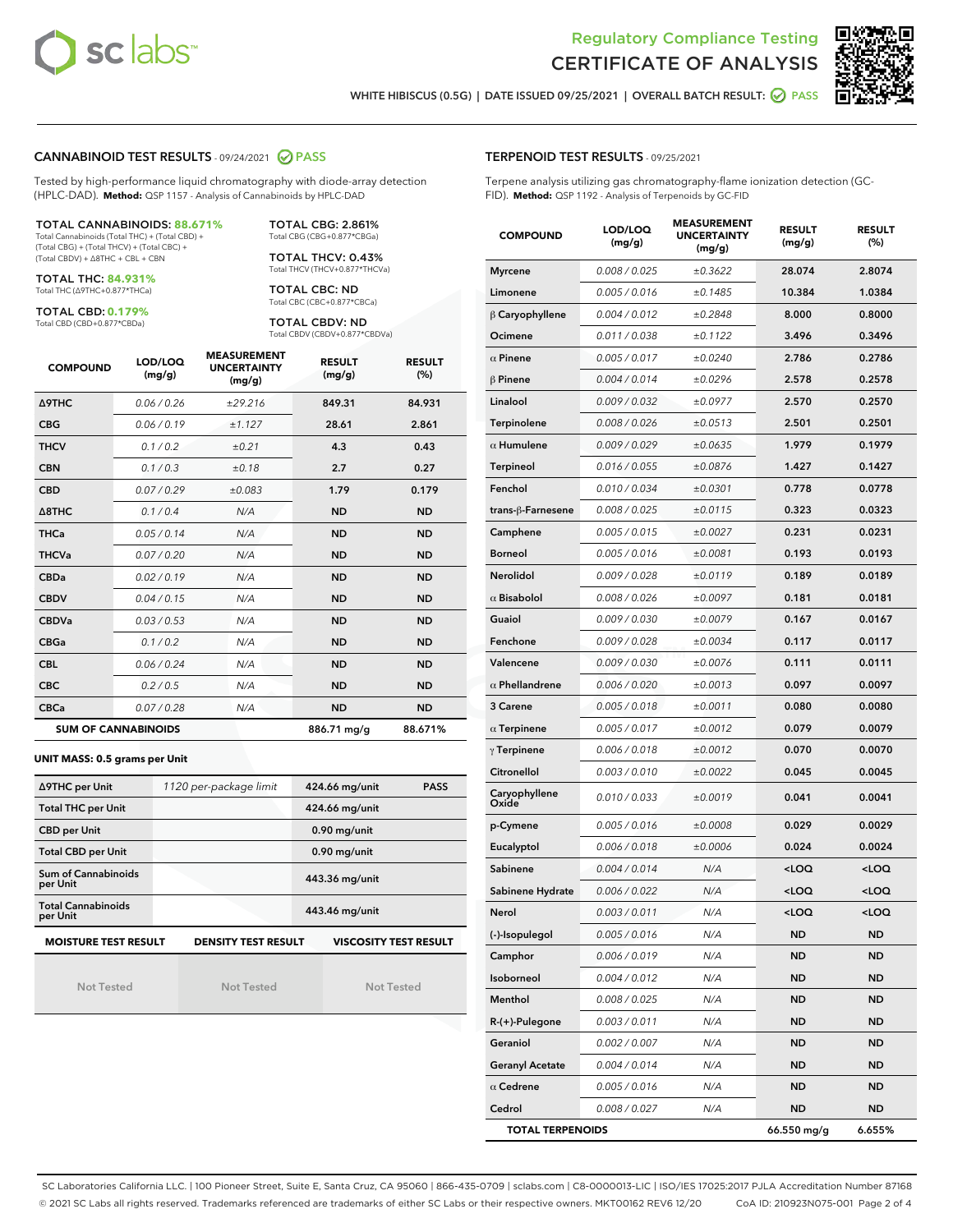



WHITE HIBISCUS (0.5G) | DATE ISSUED 09/25/2021 | OVERALL BATCH RESULT: @ PASS

#### CATEGORY 1 PESTICIDE TEST RESULTS - 09/25/2021 2 PASS

Pesticide and plant growth regulator analysis utilizing high-performance liquid chromatography-mass spectrometry (HPLC-MS) or gas chromatography-mass spectrometry (GC-MS). \*GC-MS utilized where indicated. **Method:** QSP 1212 - Analysis of Pesticides and Mycotoxins by LC-MS or QSP 1213 - Analysis of Pesticides by GC-MS

| <b>COMPOUND</b>             | LOD/LOQ<br>$(\mu g/g)$ | <b>ACTION</b><br><b>LIMIT</b><br>$(\mu g/g)$ | <b>MEASUREMENT</b><br><b>UNCERTAINTY</b><br>$(\mu g/g)$ | <b>RESULT</b><br>$(\mu g/g)$ | <b>RESULT</b> |
|-----------------------------|------------------------|----------------------------------------------|---------------------------------------------------------|------------------------------|---------------|
| Aldicarb                    | 0.03 / 0.08            | $\ge$ LOD                                    | N/A                                                     | <b>ND</b>                    | <b>PASS</b>   |
| Carbofuran                  | 0.02 / 0.05            | $\ge$ LOD                                    | N/A                                                     | <b>ND</b>                    | <b>PASS</b>   |
| Chlordane*                  | 0.03 / 0.08            | $\ge$ LOD                                    | N/A                                                     | <b>ND</b>                    | <b>PASS</b>   |
| Chlorfenapyr*               | 0.03/0.10              | $\ge$ LOD                                    | N/A                                                     | <b>ND</b>                    | <b>PASS</b>   |
| Chlorpyrifos                | 0.02 / 0.06            | $\ge$ LOD                                    | N/A                                                     | <b>ND</b>                    | <b>PASS</b>   |
| Coumaphos                   | 0.02 / 0.07            | $\ge$ LOD                                    | N/A                                                     | <b>ND</b>                    | <b>PASS</b>   |
| Daminozide                  | 0.02/0.07              | $>$ LOD                                      | N/A                                                     | <b>ND</b>                    | <b>PASS</b>   |
| <b>DDVP</b><br>(Dichlorvos) | 0.03/0.09              | $>$ LOD                                      | N/A                                                     | <b>ND</b>                    | <b>PASS</b>   |
| Dimethoate                  | 0.03 / 0.08            | $\ge$ LOD                                    | N/A                                                     | <b>ND</b>                    | <b>PASS</b>   |
| Ethoprop(hos)               | 0.03/0.10              | $>$ LOD                                      | N/A                                                     | <b>ND</b>                    | <b>PASS</b>   |
| Etofenprox                  | 0.02 / 0.06            | $\ge$ LOD                                    | N/A                                                     | <b>ND</b>                    | <b>PASS</b>   |
| Fenoxycarb                  | 0.03 / 0.08            | $\ge$ LOD                                    | N/A                                                     | <b>ND</b>                    | <b>PASS</b>   |
| Fipronil                    | 0.03/0.08              | $>$ LOD                                      | N/A                                                     | <b>ND</b>                    | <b>PASS</b>   |
| Imazalil                    | 0.02 / 0.06            | $\ge$ LOD                                    | N/A                                                     | <b>ND</b>                    | <b>PASS</b>   |
| Methiocarb                  | 0.02 / 0.07            | $\ge$ LOD                                    | N/A                                                     | <b>ND</b>                    | <b>PASS</b>   |
| Methyl<br>parathion         | 0.03/0.10              | $\ge$ LOD                                    | N/A                                                     | <b>ND</b>                    | <b>PASS</b>   |
| <b>Mevinphos</b>            | 0.03/0.09              | $\ge$ LOD                                    | N/A                                                     | <b>ND</b>                    | <b>PASS</b>   |
| Paclobutrazol               | 0.02 / 0.05            | $\ge$ LOD                                    | N/A                                                     | <b>ND</b>                    | <b>PASS</b>   |
| Propoxur                    | 0.03 / 0.09            | $\ge$ LOD                                    | N/A                                                     | <b>ND</b>                    | <b>PASS</b>   |
| Spiroxamine                 | 0.03 / 0.08            | $\ge$ LOD                                    | N/A                                                     | <b>ND</b>                    | <b>PASS</b>   |
| <b>Thiacloprid</b>          | 0.03/0.10              | $\ge$ LOD                                    | N/A                                                     | <b>ND</b>                    | <b>PASS</b>   |

#### CATEGORY 2 PESTICIDE TEST RESULTS - 09/25/2021 @ PASS

| <b>COMPOUND</b>          | LOD/LOQ<br>$(\mu g/g)$ | <b>ACTION</b><br><b>LIMIT</b><br>$(\mu g/g)$ | <b>MEASUREMENT</b><br><b>UNCERTAINTY</b><br>$(\mu g/g)$ | <b>RESULT</b><br>$(\mu g/g)$ | <b>RESULT</b> |
|--------------------------|------------------------|----------------------------------------------|---------------------------------------------------------|------------------------------|---------------|
| Abamectin                | 0.03/0.10              | 0.1                                          | N/A                                                     | <b>ND</b>                    | <b>PASS</b>   |
| Acephate                 | 0.02/0.07              | 0.1                                          | N/A                                                     | <b>ND</b>                    | <b>PASS</b>   |
| Acequinocyl              | 0.02/0.07              | 0.1                                          | N/A                                                     | <b>ND</b>                    | <b>PASS</b>   |
| Acetamiprid              | 0.02/0.05              | 0.1                                          | N/A                                                     | <b>ND</b>                    | <b>PASS</b>   |
| Azoxystrobin             | 0 02 / 0 07            | 0.1                                          | N/A                                                     | <b>ND</b>                    | <b>PASS</b>   |
| <b>Bifenazate</b>        | 0.01/0.04              | 0.1                                          | N/A                                                     | <b>ND</b>                    | <b>PASS</b>   |
| <b>Bifenthrin</b>        | 0.02 / 0.05            | 3                                            | N/A                                                     | <b>ND</b>                    | <b>PASS</b>   |
| <b>Boscalid</b>          | 0.03/0.09              | 0.1                                          | N/A                                                     | <b>ND</b>                    | <b>PASS</b>   |
| Captan                   | 0.19/0.57              | 0.7                                          | N/A                                                     | <b>ND</b>                    | <b>PASS</b>   |
| Carbaryl                 | 0.02/0.06              | 0.5                                          | N/A                                                     | <b>ND</b>                    | <b>PASS</b>   |
| Chlorantranilip-<br>role | 0.04/0.12              | 10                                           | N/A                                                     | <b>ND</b>                    | <b>PASS</b>   |
| Clofentezine             | 0.03/0.09              | 0.1                                          | N/A                                                     | <b>ND</b>                    | <b>PASS</b>   |

#### CATEGORY 2 PESTICIDE TEST RESULTS - 09/25/2021 continued

| <b>COMPOUND</b>               | LOD/LOQ<br>(µg/g) | <b>ACTION</b><br><b>LIMIT</b><br>$(\mu g/g)$ | <b>MEASUREMENT</b><br><b>UNCERTAINTY</b><br>$(\mu g/g)$ | <b>RESULT</b><br>(µg/g) | <b>RESULT</b> |
|-------------------------------|-------------------|----------------------------------------------|---------------------------------------------------------|-------------------------|---------------|
| Cyfluthrin                    | 0.12 / 0.38       | $\overline{c}$                               | N/A                                                     | <b>ND</b>               | <b>PASS</b>   |
| Cypermethrin                  | 0.11 / 0.32       | 1                                            | N/A                                                     | ND                      | <b>PASS</b>   |
| Diazinon                      | 0.02 / 0.05       | 0.1                                          | N/A                                                     | ND                      | <b>PASS</b>   |
| Dimethomorph                  | 0.03 / 0.09       | 2                                            | N/A                                                     | ND                      | <b>PASS</b>   |
| Etoxazole                     | 0.02 / 0.06       | 0.1                                          | N/A                                                     | <b>ND</b>               | <b>PASS</b>   |
| Fenhexamid                    | 0.03 / 0.09       | 0.1                                          | N/A                                                     | <b>ND</b>               | <b>PASS</b>   |
| Fenpyroximate                 | 0.02 / 0.06       | 0.1                                          | N/A                                                     | ND                      | <b>PASS</b>   |
| Flonicamid                    | 0.03 / 0.10       | 0.1                                          | N/A                                                     | ND                      | <b>PASS</b>   |
| Fludioxonil                   | 0.03 / 0.10       | 0.1                                          | N/A                                                     | <b>ND</b>               | <b>PASS</b>   |
| Hexythiazox                   | 0.02 / 0.07       | 0.1                                          | N/A                                                     | ND                      | <b>PASS</b>   |
| Imidacloprid                  | 0.04 / 0.11       | 5                                            | N/A                                                     | ND                      | <b>PASS</b>   |
| Kresoxim-methyl               | 0.02 / 0.07       | 0.1                                          | N/A                                                     | <b>ND</b>               | <b>PASS</b>   |
| <b>Malathion</b>              | 0.03 / 0.09       | 0.5                                          | N/A                                                     | ND                      | <b>PASS</b>   |
| Metalaxyl                     | 0.02 / 0.07       | $\overline{c}$                               | N/A                                                     | ND                      | <b>PASS</b>   |
| Methomyl                      | 0.03 / 0.10       | 1                                            | N/A                                                     | <b>ND</b>               | <b>PASS</b>   |
| Myclobutanil                  | 0.03 / 0.09       | 0.1                                          | N/A                                                     | ND                      | <b>PASS</b>   |
| Naled                         | 0.02 / 0.07       | 0.1                                          | N/A                                                     | ND                      | <b>PASS</b>   |
| Oxamyl                        | 0.04 / 0.11       | 0.5                                          | N/A                                                     | ND                      | <b>PASS</b>   |
| Pentachloronitro-<br>benzene* | 0.03 / 0.09       | 0.1                                          | N/A                                                     | ND                      | <b>PASS</b>   |
| Permethrin                    | 0.04 / 0.12       | 0.5                                          | N/A                                                     | <b>ND</b>               | <b>PASS</b>   |
| Phosmet                       | 0.03 / 0.10       | 0.1                                          | N/A                                                     | <b>ND</b>               | <b>PASS</b>   |
| Piperonylbu-<br>toxide        | 0.02 / 0.07       | 3                                            | N/A                                                     | ND                      | <b>PASS</b>   |
| Prallethrin                   | 0.03 / 0.08       | 0.1                                          | N/A                                                     | <b>ND</b>               | <b>PASS</b>   |
| Propiconazole                 | 0.02 / 0.07       | 0.1                                          | N/A                                                     | ND                      | <b>PASS</b>   |
| Pyrethrins                    | 0.04 / 0.12       | 0.5                                          | N/A                                                     | ND                      | <b>PASS</b>   |
| Pyridaben                     | 0.02 / 0.07       | 0.1                                          | N/A                                                     | ND                      | <b>PASS</b>   |
| Spinetoram                    | 0.02 / 0.07       | 0.1                                          | N/A                                                     | ND                      | <b>PASS</b>   |
| Spinosad                      | 0.02 / 0.07       | 0.1                                          | N/A                                                     | ND                      | <b>PASS</b>   |
| Spiromesifen                  | 0.02 / 0.05       | 0.1                                          | N/A                                                     | <b>ND</b>               | <b>PASS</b>   |
| Spirotetramat                 | 0.02 / 0.06       | 0.1                                          | N/A                                                     | ND                      | <b>PASS</b>   |
| Tebuconazole                  | 0.02 / 0.07       | 0.1                                          | N/A                                                     | ND                      | <b>PASS</b>   |
| Thiamethoxam                  | 0.03 / 0.10       | 5                                            | N/A                                                     | <b>ND</b>               | <b>PASS</b>   |
| Trifloxystrobin               | 0.03 / 0.08       | 0.1                                          | N/A                                                     | <b>ND</b>               | <b>PASS</b>   |

SC Laboratories California LLC. | 100 Pioneer Street, Suite E, Santa Cruz, CA 95060 | 866-435-0709 | sclabs.com | C8-0000013-LIC | ISO/IES 17025:2017 PJLA Accreditation Number 87168 © 2021 SC Labs all rights reserved. Trademarks referenced are trademarks of either SC Labs or their respective owners. MKT00162 REV6 12/20 CoA ID: 210923N075-001 Page 3 of 4